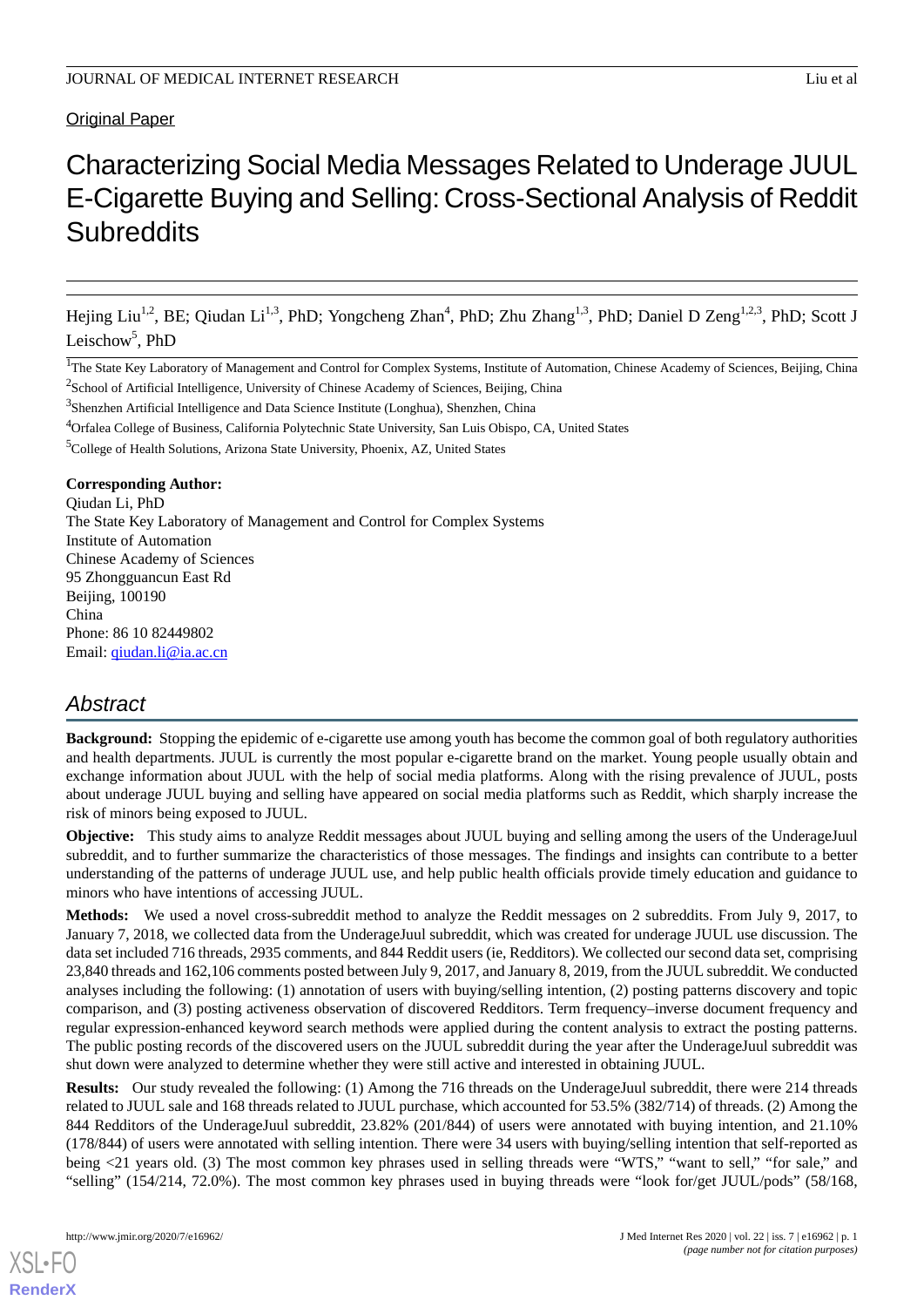34.5%) and "WTB" (53/168, 31.5%). (4) The most important concern that UnderageJuul Redditors had in obtaining JUULs was the price (311/1306, 23.81%), followed by the delivery service (68/1306, 5.21%). (5) The most popular flavors among the users with buying/selling intention were mango, cucumber, and mint. The flavor preferences remained consistent on both subreddits. Adverse symptoms related to the mango flavor were reported by 3 users on the JUUL subreddit. (6) In total, 24.4% (49/201) of users wanted to buy JUULs and 46.6% (83/178) of users wanted to sell JUULs, including 11 self-reported underage users, who also participated in the discussions on the JUUL subreddit. (7) Within one year of the UnderageJuul subreddit shutting down, there were 40 users who continued to post 186 threads on the JUUL subreddit, including 10 threads indicating buying/selling willingness that were posted shortly after the UnderageJuul subreddit was closed.

**Conclusions:** There were overlapping users active in the JUUL and UnderageJuul subreddits. The buying/selling-related content appeared in multiple venues with certain posting patterns from July 9, 2017, to January 7, 2018. Such content might lead to a high risk of health problems for minors, such as nicotine addiction. Based on these findings, this study provided some insights and suggestions that might contribute to the decision-making processes of regulators and public health officials.

*(J Med Internet Res 2020;22(7):e16962)* doi:  $10.2196/16962$ 

## **KEYWORDS**

JUUL; e-cigarette; Reddit; cross-sectional analysis; electronic nicotine delivery system; underage JUUL use

## *Introduction*

The use of Electronic Nicotine Delivery Systems (ENDS; also called "e-cigarettes") has been increasing rapidly among youth. In 2019, a cross-sectional survey with 19,018 participants showed the prevalence of self-reported current e-cigarette use was 27.5% among US high school students and 10.5% among middle school students [[1\]](#page-10-0). At present, JUUL (by JUUL Labs) is the most popular brand, with more than 70% of the market share of e-cigarettes [\[2](#page-10-1)]. The appealing flavors and its relaxing effect cause potential intention and actual use among nonsmoking teenagers [[3](#page-10-2)[-5](#page-10-3)]. In addition, because of the lax regulatory environment in the United States, unregulated constituents in e-liquids as well as high nicotine delivery have led to concerns about addiction potential and pulmonary risks from the use of ENDS products [\[6](#page-10-4)-[8\]](#page-10-5). To protect the physical health of young people, in April 2018, the Food and Drug Administration (FDA) issued a statement on preventing teenagers from using and buying JUUL and similar products [[9\]](#page-10-6). As the FDA indicated [\[9](#page-10-6)], JUUL was more difficult for parents and teachers to recognize and detect than other e-cigarette products. Therefore, increased efforts to strengthen the regulation of minors' access to JUUL have been implemented.

JUUL's marketing heavily relied on social media platforms like Twitter and Instagram [[10\]](#page-10-7). As a result, young people read and spread information about JUUL with the help of social media platforms [[11\]](#page-10-8). Common JUUL discussions on social media included flavor preference [\[12](#page-10-9)[-14](#page-11-0)], use experience [\[12](#page-10-9)[-16](#page-11-1)], use location [\[12](#page-10-9),[14\]](#page-11-0), purchasing methods [[17\]](#page-11-2), etc. Allem et al [12] found that JUUL use occurred in school locations, such as classrooms, bathrooms, libraries, and gyms. Brett et al [\[14](#page-11-0)] found teenagers used JUUL because the use of this product was part of a popular trend and to feel the "buzz" (ie, a feeling caused by nicotine). Multiple researchers have noted that adolescents prefer the mango and mint flavors [[14,](#page-11-0)[17](#page-11-2),[18\]](#page-11-3). Li et al [\[19\]](#page-11-4) found that the fruit flavor was associated with multiple adverse symptoms, including cough, headache, and lung tightness, though the causal relationship is unclear. With the rise of youth exposure to JUUL, Zhan et al [[17\]](#page-11-2) analyzed their

 $XS$  $\cdot$ FC **[RenderX](http://www.renderx.com/)** purchasing methods. They found that peer-to-peer purchase and shipping was the most common method for UnderageJuul subreddit users.

As an online forum that allows users to create communities, Reddit has multiple sections (also called "subreddits") related to JUUL discussion. Previous research determined that underage Redditors post about their JUUL use on Reddit [[20\]](#page-11-5). To better understand and surveil youth JUUL use, researchers have conducted analyses on Reddit data focusing on underage JUUL users and their posting content, such as topic discovery [\[14](#page-11-0),[15\]](#page-11-6), age and location distribution [\[17](#page-11-2)], popular flavor discovery [[15,](#page-11-6)[17\]](#page-11-2), and negative symptoms analysis [\[19](#page-11-4)].

Previously, there was a public subreddit on Reddit called UnderageJuul, which was dedicated to discussing underage JUUL use. This subreddit was created in July 2017 and had almost 1000 users at its peak. Right before it was shut down in January 2018, the UnderageJuul subreddit was gaining 8 new members per day [\[20](#page-11-5),[21](#page-11-7)]. Previous studies conducted qualitative analysis on the UnderageJuul subreddit and found that posts in this subreddit included content such as self-reported underage JUUL users seeking sellers, sale advertisements without age verification, and adult users buying for minors to earn money, researchers thought such trade-related content indicated that minors had increased access to JUUL, and there might be other similar communities on social media platforms [[17](#page-11-2)[,20](#page-11-5),[21\]](#page-11-7). However, the characteristics of the buying/selling-related messages among the users of the UnderageJuul subreddit have not been further identified.

This study aimed to analyze the content on the UnderageJuul and JUUL subreddits that indicated JUUL buying and selling, which provides a more comprehensive understanding of underage JUUL use. Specifically, this study was designed to address the following questions:

First, what are the posting patterns of messages related to JUUL buying and selling on the UnderageJuul subreddit? The "posting patterns" refer to the common key phrases, way of expression, variants, or abbreviations the Redditors used when publishing buying/selling-related posts. For instance, Redditors usually use "look for/need + juul/pods" or "WTB" (short for "want to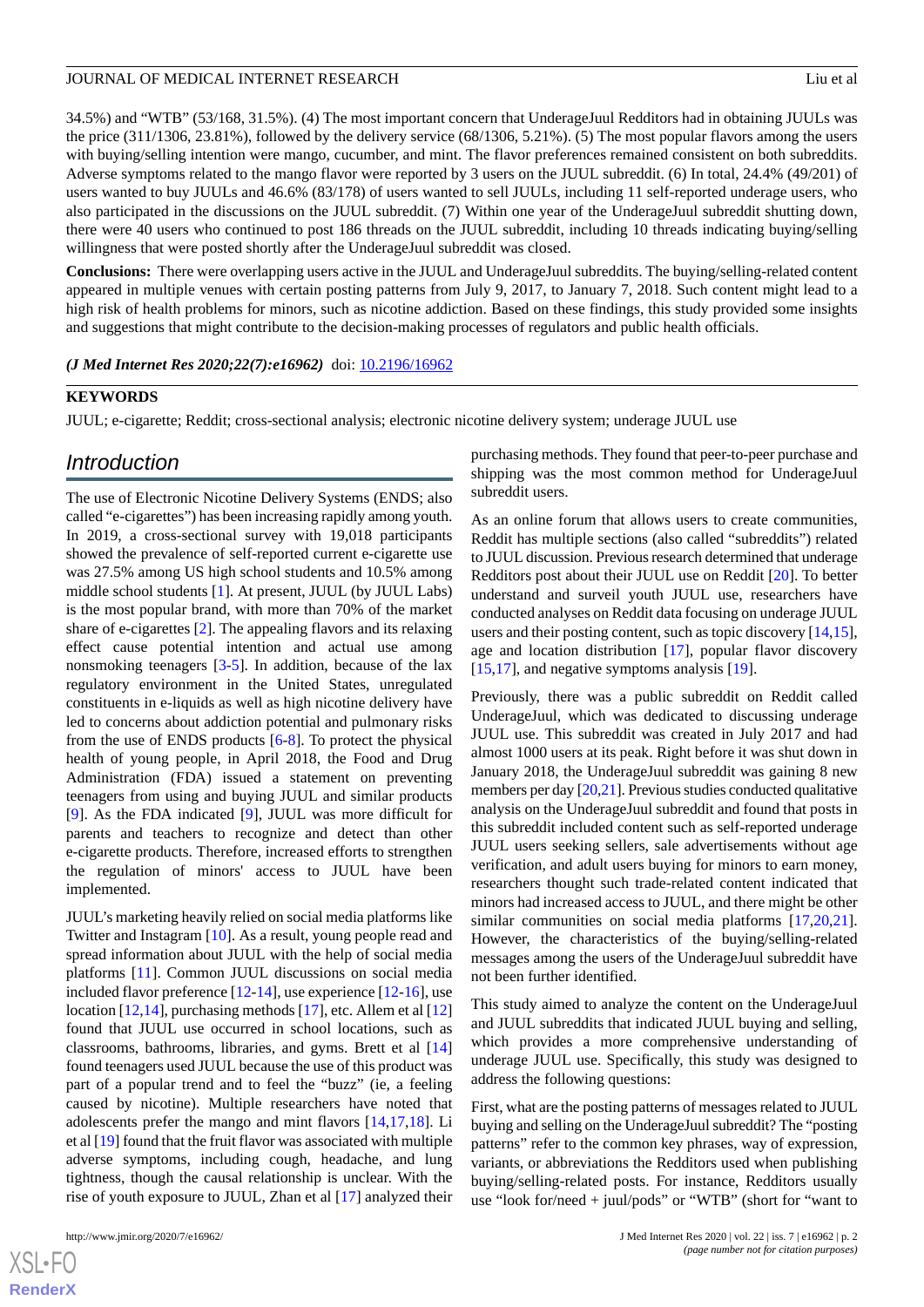buy") to express their buying willingness. Discovering users' posting patterns could enable researchers to extract the core features of this kind of message, and help regulators continue to identify similar content on social media, thus contributing to the prevention of minors' access to JUULs.

Second, what are the concerns of the users of the UnderageJuul subreddit when they want to buy or sell JUULs? While UnderageJuul users had a willingness to buy and use JUULs, they also expressed concerns regarding JUULs, such as the choice of flavors. Given this subreddit was created to discuss underage JUUL use, identifying the concerns of its users has the potential to uncover specific characteristics of minors or others using that subreddit who intend to buy or sell JUUL. Understanding the topics and concerns discussed in this subreddit could be useful for health departments or educators responsible for the development and implementation of education programs on potential ENDS risk, as well as for regulatory agencies responsible for developing media and educational programs for young people.

Third, will users of the UnderageJuul subreddit cross-publish their comments, questions, and concerns on multiple subreddits at the same time? Will they continue to be active after the UnderageJuul subreddit is closed? We adopted the evaluation of "posting activeness" to address these questions, which involves counting the total number of different posts by users [[22\]](#page-11-8). We chose the JUUL subreddit (ie, the general JUUL discussion subreddit) as a contrast. The posting activeness across subreddits will be compared during two time periods: the time period when UnderageJuul was accessible, and the year after UnderageJuul was shut down. This analysis could provide a deeper understanding of the buying and selling behavior of UnderageJuul users, including the extent to which shutting down one social media channel impacts information-sharing on other platforms, which could have significance for both understanding the breadth and scope of social media networks and the implementation of social media–based educational programs.

By answering the 3 questions above, we hope to provide valuable information to regulators to help them establish practices and policies to minimize adolescent e-cigarette use and safeguard their health. Note that the user analysis in this study was for the users who had public posting records on the UnderageJuul subreddit. The ages of underage users were based on their self-reported age information.

## *Methods*

## **Overview**

We applied a novel cross-subreddit method to analyze the content related to JUUL buying and selling, with a focus on comparing those using the UnderageJuul subreddit (which was originally designed for young people to discuss the use of JUULs, but soon became a platform to explore and share ways to illegally obtain JUULs) with those using the general JUUL subreddit (which is the main Reddit channel for discussing general JUUL-related topics). [Figure 1](#page-3-0) shows the framework for our cross-subreddit analyses. It consists of three components: data collection; cross-subreddit content and posting activeness analysis; and results.

## **Data Collection**

The data used in this research consisted of two parts: data from the UnderageJuul subreddit and data from the JUUL subreddit.

## *UnderageJuul Subreddit Data Collection*

Since the UnderageJuul subreddit was shut down by the time we began our analysis, we collected data from the UnderageJuul subreddit through the application programming interface (API) provided by pushshift.io [\[23](#page-11-9)], which is a website that stores all publicly available Reddit threads and comments. The UnderageJuul subreddit was created on July 9, 2017, and was shut down on January 8, 2018. We obtained the complete UnderageJuul subreddit posting and user information data set from that period, including 716 threads, 2935 comments, and 844 Redditors.

## *JUUL Subreddit Data Collection*

We collected data from the JUUL subreddit via Reddit's API [[24\]](#page-11-10) from July 9, 2017, to January 8, 2019, which covered two continuous time periods: (1) the same time period of the UnderageJuul data set (from July 9, 2017, to January 7, 2018), and (2) the year after the end of UnderageJuul activities (from January 8, 2018, to January 8, 2019). The first data set (ie, the JUUL-overlap data set) contained 3978 threads, 31,589 comments, and 5785 Redditors. The second data set (ie, the JUUL-afterwards data set) contained 19,862 threads, 130,517 comments, and 18,460 Redditors. [Table 1](#page-3-1) shows a detailed description of these three data sets.

Note that the data we used in this research were all publicly available on Reddit, and no personal information (eg, account profile) was included. The usernames contained in these data sets are not presented in this paper, for the privacy protection of the Redditors involved in this study.

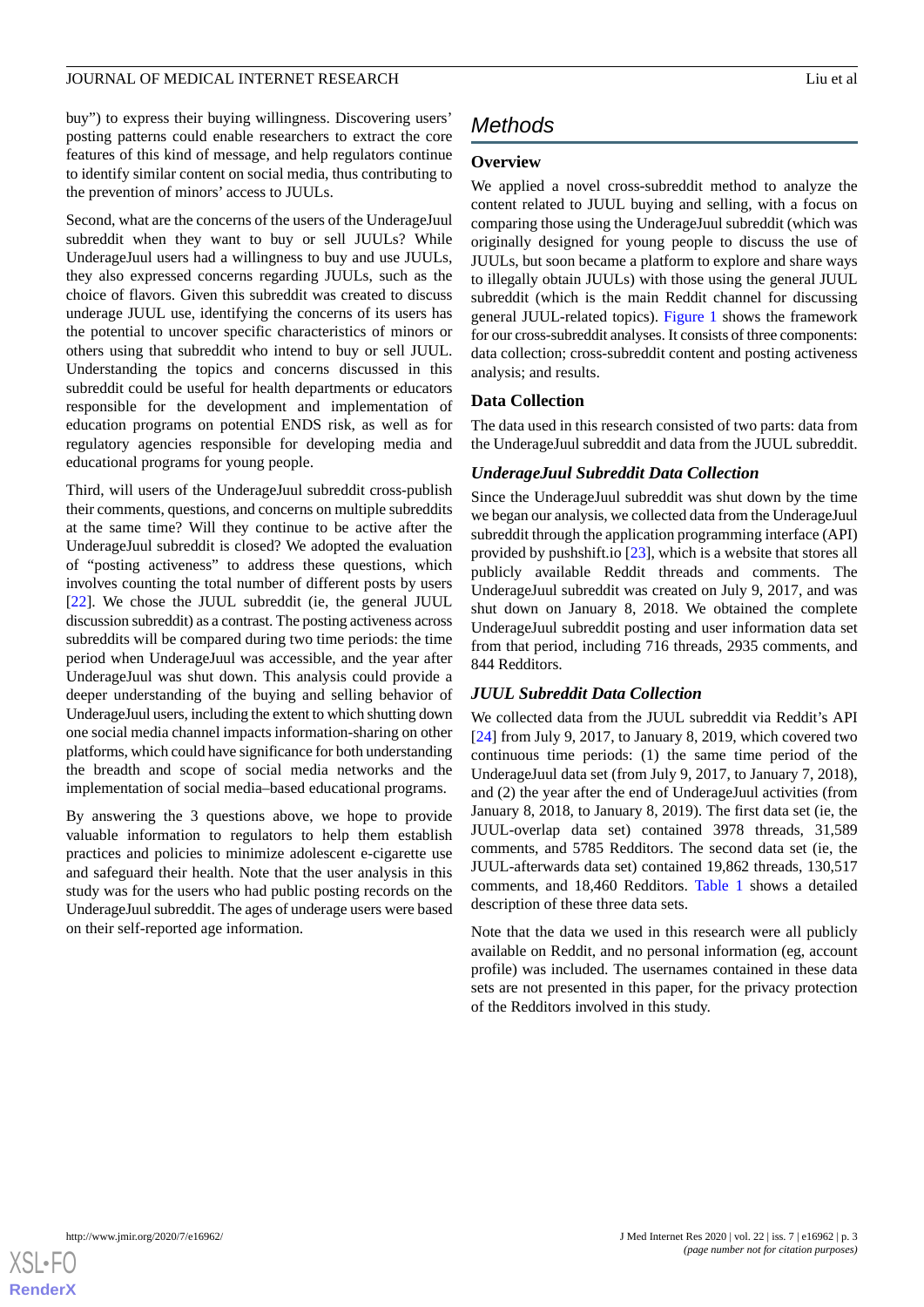<span id="page-3-0"></span>**Figure 1.** Framework for cross-subreddit analyses on Reddit. API: application programming interface.



<span id="page-3-1"></span>

| Data set        | Time span             | Threads, n | Comments, n |        |      | Redditors, n Threads per Redditor, n Comments per Redditor, n |
|-----------------|-----------------------|------------|-------------|--------|------|---------------------------------------------------------------|
| UnderageJuul    | 07/09/2017-01/07/2018 | 716        | 2935        | 844    | 1.95 | 4.11                                                          |
| JUUL-overlap    | 07/09/2017-01/07/2018 | 3978       | 31.589      | 5785   | 2.45 | 5.95                                                          |
| JUUL-afterwards | 01/08/2018-01/08/2019 | 19.862     | 130.517     | 21.186 | 2.49 | 7.07                                                          |

## **Data Analysis**

#### *Overview*

[XSL](http://www.w3.org/Style/XSL)•FO **[RenderX](http://www.renderx.com/)**

The data analyses consisted of three steps. The first step was to annotate the users on the UnderageJuul subreddit that indicated buying/selling intention. Second, the text features were extracted

to discover the posting patterns in their posting content. Finally, the activeness of the Reddit accounts was analyzed. We used a cross-subreddit analysis method in this study, thus the results of each step were all compared with the content on the JUUL subreddit.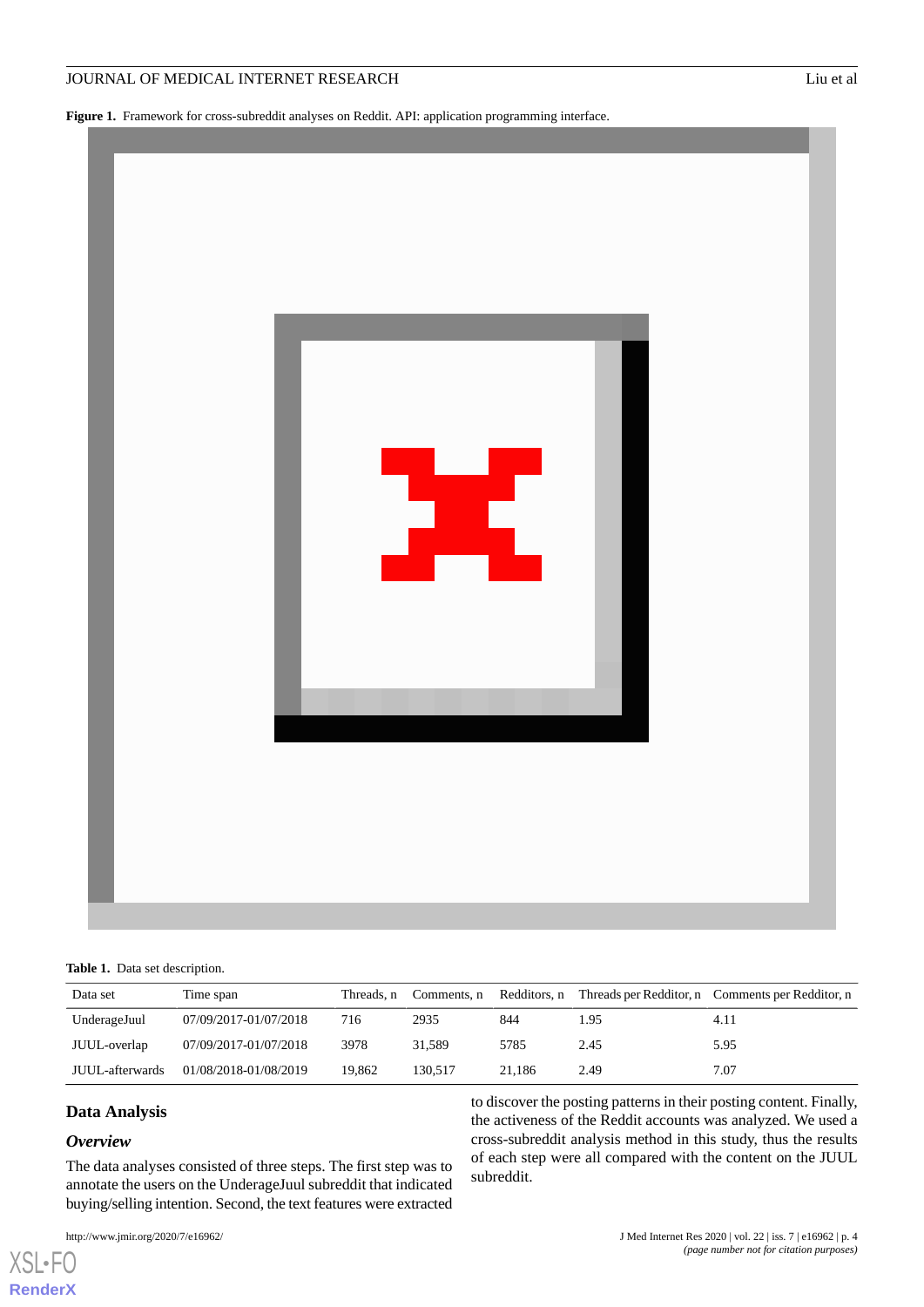#### *User Analysis Across Subreddits*

#### **Overview**

We first set the rules for annotation, then manually labeled Redditors who wanted to buy or sell JUUL on the UnderageJuul subreddit. Based on the results of user annotation on the UnderageJuul subreddit, the overlapping users were detected to discover how many of these users also participated in the JUUL subreddit during the same time period.

#### **Step 1: User Annotation on the UnderageJuul Subreddit**

First, two annotators labeled the users who wanted to buy or sell JUULs according to the descriptions in [Table 2](#page-4-0). Users interested in buying or selling usually post a specialized thread to attract sellers or to advertise the product to be sold, so we went through all threads on UnderageJuul subreddit. For example, when a Redditor posted a thread saying "[WTB] Looking to buy blue Juul and cucumber pods for under \$75," he/she was labeled as a user who wanted to buy JUULs; when a Redditor posted a thread saying "I am selling Juul warranty codes, …, 25\$ per code, 20\$ per code (if you buy 3 or more at

once)," he/she was labeled as a user who wanted to sell JUULs. The threads were also tagged with corresponding labels. A Redditor could be annotated as a user who wanted to buy JUULs as well as a user who wanted to sell JUULs, if he/she posted multiple threads indicating both buying and selling intentions. Then, we annotated all comments below these labeled threads to discover users who did not post themselves but replied to those threads and showed buying/selling willingness. The Cohen κ coefficient of the annotation from two annotators was 0.83. We next extracted age information from the posts of these users to discover underage JUUL users. Since the US federal minimum age for sale of tobacco products had been raised from 18 to 21 years (ie, the Tobacco 21 legislation [\[25](#page-11-11)]), we labeled Redditors who self-reported that they were under 21 years old as the self-reported underage users. We used regular expressions to extract phrases like "# years old" or "I'm #" to detect age information of corresponding users. Some users did not mention a specific age but had expressions like "I'm underage" in their posts. These users were also labeled as self-reported underage users.

<span id="page-4-0"></span>**Table 2.** Annotation categories and description.

| Label                       | Description                                                                                                                                                                                   |
|-----------------------------|-----------------------------------------------------------------------------------------------------------------------------------------------------------------------------------------------|
|                             | User who wanted to buy JUULs User who wanted to purchase JUULs peer-to-peer or face-to-face, asked others to buy JUULs for him/her, or<br>wanted to buy a JUUL replacement code to get JUULs. |
|                             | User who wanted to sell JUULs User who wanted to sell JUULs to others through shipping or face-to-face trade, buy JUUL for others for a fee, or<br>sell JUUL replacement codes.               |
| Self-reported underage user | User who wanted to buy or sell JUULs and had a self-report age under 21 years old or a description indicating<br>underage.                                                                    |

#### **Step 2: Overlapping User Analysis on the JUUL Subreddit**

The username is the unique identifier for each Redditor [[26\]](#page-11-12). We compared the public posting records of these users on the two subreddits UnderageJuul and JUUL (ie, the JUUL-overlap data set). Redditors with the same usernames were regarded as overlapping users.

#### *Content Analyses and Comparison*

#### **Overview**

The following content analyses consisted of two steps. First, we extracted the common key phrases and words from the user-generated content to summarize the regular posting patterns. Second, we compared the overlapping users' posts between the UnderageJuul subreddit and the JUUL subreddit.

## **Step 1: Posting Patterns Extraction on the UnderageJuul Subreddit**

First, the textual features needed to be extracted from users' posts. To achieve this, we used term frequency–inverse document frequency to uncover important words in each post automatically. Based on the frequency of these important words, we adopted regular expression-enhanced keyword search [\[27](#page-11-13)] on each post to discover key phrases. The trigrams near the important words were extracted from the buying/selling-related threads. The key phrases were determined according to the frequency rank and whether the expression was complete. For example, the key phrase "need juuls/pods" was determined

because it was a complete expression and had a top rank in the search results of the word "need." We manually classified the important words and key phrases into several posting patterns based on semantics and phrase structure.

#### **Step 2: Content Comparison on the JUUL Subreddit**

We compared the user-generated contents of overlapping users between the JUUL and UnderageJuul subreddits to discover whether these users also published trade-related content on the JUUL subreddit, and whether their concerns remained consistent. For the first perspective, each thread posted by the overlapping users on the JUUL subreddit was automatically labeled if it implied a willingness to buy or sell JUULs using the posting patterns discovered in Step 1. For the second perspective, we conducted a qualitative content analysis on users' posts on both subreddits. To acquire more detailed and specific concerns, our analysis was applied to all the comments under trade-related threads on the UnderageJuul subreddit, as well as all the content they posted on the JUUL subreddit (ie, threads and comments). We used the inductive category development method [\[28](#page-11-14)] to generate the topics based on the posts' semantics and JUUL background information. For example, expressions like "v1" and "v2" represented versions of JUUL device. When they were identified in the posts, they were categorized with other words (eg, "leak," "refill") that were previously found to be related to JUUL devices, regarded as the "device description" topic. Because flavor is one of the most important factors in ENDS products that appeal to

```
XS\cdotFC
RenderX
```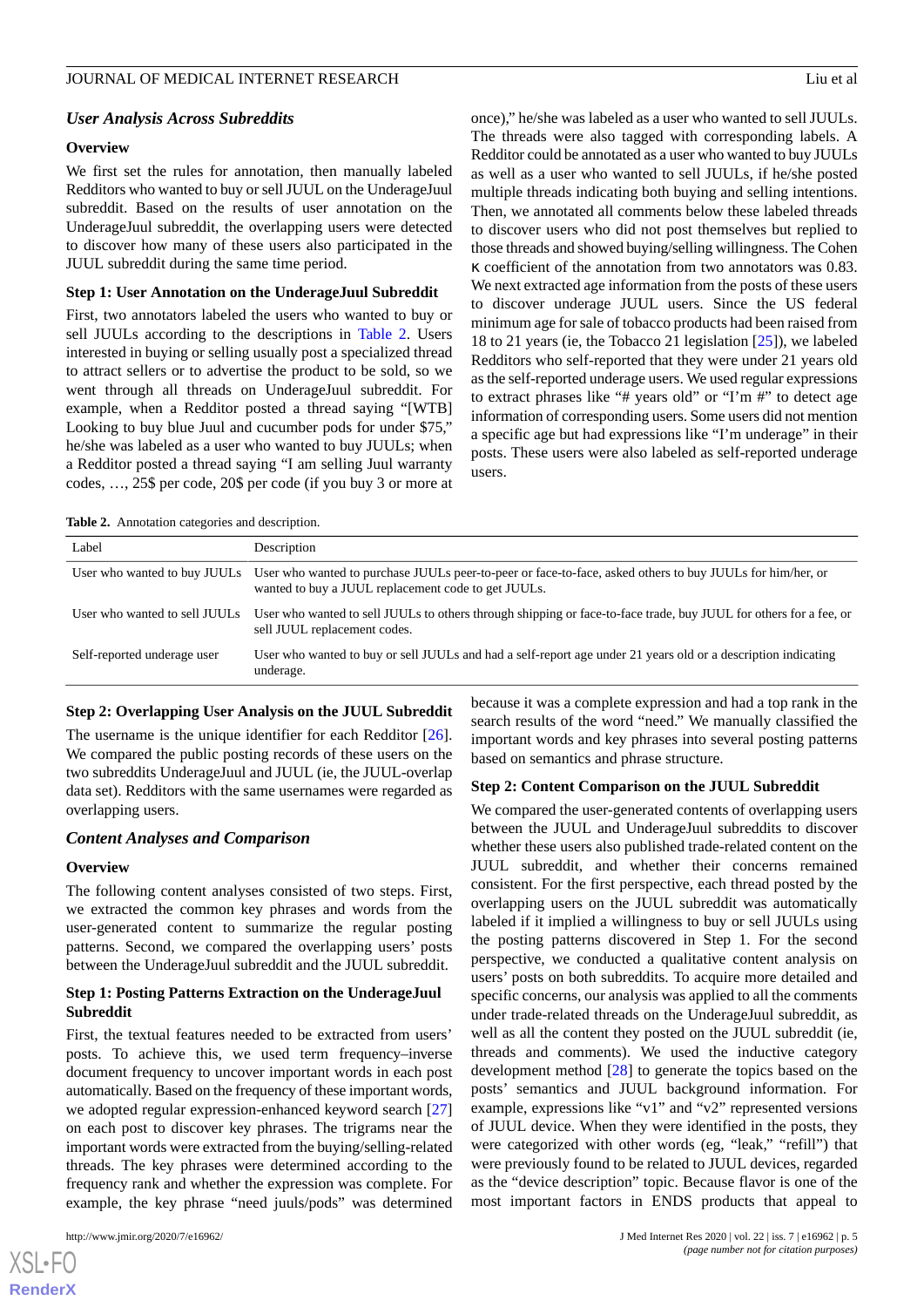teenagers, we specifically counted the occurrences of JUUL's seven flavors (ie, mango, mint, cucumber, menthol, fruit, crème, and tobacco) among the discussions of these users to discover their preference.

#### *Posting Activeness Observation*

Finally, the online posting activeness of these users on the JUUL subreddit was observed during the year after the UnderageJuul subreddit was shut down. We analyzed the posting activeness of users to find whether they continued to express a willingness to buy or sell in other communities after the UnderageJuul subreddit was closed. Specifically, we searched through the JUUL-afterwards data set to count the number of threads and comments posted by these users, recorded their posting dates to get the posting trend changes, and analyzed their posts. Thus,

<span id="page-5-0"></span>**Table 3.** Groups of discovered users with self-reported age.

we manually checked their content to determine whether their posts showed the intention to buy/sell JUUL.

## *Results*

#### **User Analyses Across Subreddits**

Among 844 Redditors on the UnderageJuul subreddit, we discovered 201 users who wanted to buy JUULs, 178 users who wanted to sell JUULs, and 45 users with both intentions. Among the 334 discovered users, there were 34 users that were self-reported underage. Of these, 30 indicated a willingness to purchase and 4 were willing to sell JUUL. [Table 3](#page-5-0) shows the proportion of each self-reported age group. The "teenager, age unknown" group represents users that did not mention a specific age but used expressions like "I'm underage" in their posts.

| User age (years)      | Number of discovered users |
|-----------------------|----------------------------|
| $\leq$ 15             |                            |
| $16-18$               | 14                         |
| 19-21                 |                            |
| Teenager, age unknown |                            |

After analyzing the users across subreddits, we found 49 of 201 (24.4%) users who wanted to buy JUULs and 83 of 178 (46.6%) users who wanted to sell JUULs also participated in discussions on the JUUL subreddit. Among the overlapping users, 11 underage users (8 users with buying willingness and 3 users with selling willingness) were discovered. [Table 4](#page-5-1) shows the detailed statistics of the overlapping users.

the UnderageJuul subreddit and there were 1306 comments under their threads. In addition, they also posted 123 threads and 1600 comments in the JUUL subreddit. [Table 5](#page-5-2) shows the detailed statistics of their posts. We ranked the activeness of all overlapping users according to their posting amount. The most active self-reported underage user published 16 threads and 96 comments on the JUUL subreddit, as well as 1 thread and 44 comments on the UnderageJuul subreddit. There were 128 Redditors that posted 182 replies to this user.

<span id="page-5-1"></span>We also counted the threads and comments posted by the discovered users on each subreddit. They posted 382 threads in

**Table 4.** Statistics of the discovered users and overlapping users.

<span id="page-5-2"></span>

| User types                     | UnderageJuul subreddit, $n/N$ (%) | JUUL-overlap subreddit, $n/N$ (%) |
|--------------------------------|-----------------------------------|-----------------------------------|
| Users who wanted to buy JUULs  | 201/844 (23.8)                    | 49/201 (24.4)                     |
| Users who wanted to sell JUULs | 178/844 (21.1)                    | 83/178 (46.6)                     |
| Self-reported underage users   | 34/334(10.2)                      | 11/34(32.4)                       |

| Table 5. Statistics of posts from discovered users and overlapping users. |  |
|---------------------------------------------------------------------------|--|
|---------------------------------------------------------------------------|--|

| Data set     |                | Users who wanted to buy JUULs |          | Users who wanted to sell JUULs |                 |          |
|--------------|----------------|-------------------------------|----------|--------------------------------|-----------------|----------|
|              | Threads, $n/N$ | Comments, $n/N$               | Total. n | Threads. n/N                   | Comments, $n/N$ | Total, n |
| UnderageJuul | 168/716        | 180/1306                      | 348      | 214/716                        | 238/1306        | 452      |
| JUUL-overlap | 39/3978        | 447/31,589                    | 486      | 84/31.589                      | 1153/31,589     | 1237     |

## **Content Analyses and Comparison**

## *Posting Patterns Analysis*

We summarized 10 patterns observed in the threads posted by the users discovered on the UnderageJuul subreddit. [Table 6](#page-6-0) presents each pattern and its ratios. Since one thread may contain multiple key phrases, the total post numbers of the key phrases

groups are greater than the total number of posts mentioned in [Table 5](#page-5-2).

The posting patterns in the threads from users who wanted to buy JUULs all expressed buying willingness directly. They usually included "looking for juul/pods" (58/168, 34.5%) and "want to buy (WTB)" (53/168, 31.5%) in the title, then described the buying requests in the body, such as the flavor and the location. An example is "Need Pods In Orlando Area. Just an



[XSL](http://www.w3.org/Style/XSL)•FO **[RenderX](http://www.renderx.com/)**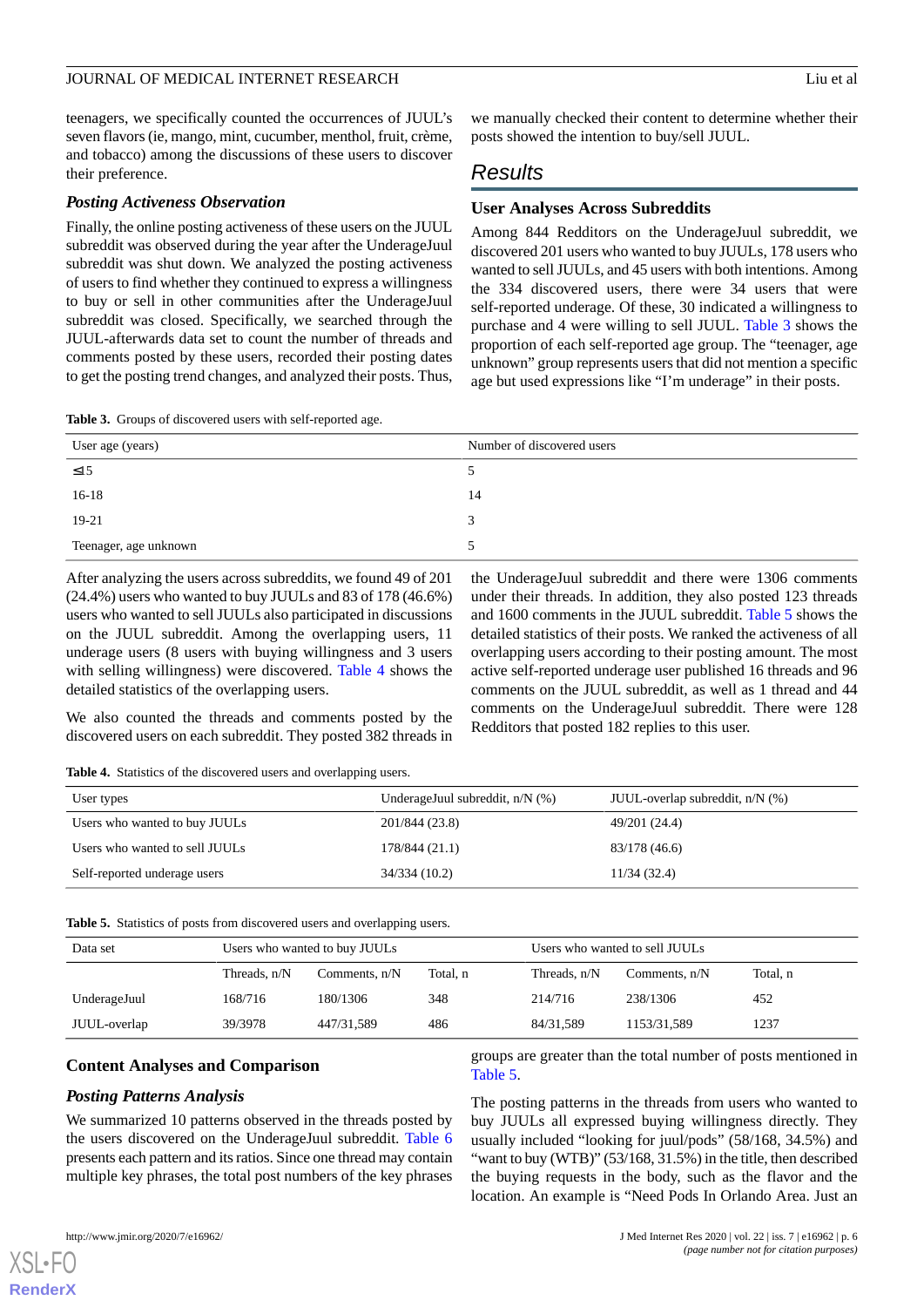underaged kid looking for pods in the Orlando area any flavor." The body of these threads also contained the key phrases like "need juul/pods" or "need help for getting juul/pods" (36/168,

21.4%). Alternative expressions were also used to show buying willingness, such as "anyone selling juul/pods" and "anyone know seller in somewhere" (28/168, 16.7%).

<span id="page-6-0"></span>

|  |  |  |  |  |  |  | Table 6. Regular posting patterns of discovered users on the UnderageJuul subreddit. |  |
|--|--|--|--|--|--|--|--------------------------------------------------------------------------------------|--|
|--|--|--|--|--|--|--|--------------------------------------------------------------------------------------|--|

|                | User type, topic number, and key phrases<br>Post, $n$ $(\%)$ |            |  |
|----------------|--------------------------------------------------------------|------------|--|
|                | Users who wanted to buy JUULs $(n=168)$                      |            |  |
| 1              | WTB <sup>a</sup> , want to buy, buy juul/pods                | 53 (31.5)  |  |
| 2              | Need juul/pods, need help, need seller                       | 36(21.4)   |  |
| 3              | Look for juul/pods, get juul/pods                            | 58 (34.5)  |  |
| $\overline{4}$ | Anyone selling, anyone know seller                           | 28(16.7)   |  |
| 5              | Other                                                        | 57 (34.0)  |  |
|                | Users who wanted to sell JUULs $(n=214)$                     |            |  |
| 1              | $WTS^b$ , want to sell, for sale, selling                    | 154 (72.0) |  |
| 2              | Ship, discreet                                               | 97(45.3)   |  |
| 3              | Charger, refill, starter                                     | 55(25.7)   |  |
| 4              | Sealed <sup>c</sup> , unboxing, unopen, brand new            | 40(18.7)   |  |
| 5              | Other                                                        | 39(18.2)   |  |

<sup>a</sup>WTB: want to buy.

<sup>b</sup>WTS: want to sell.

<sup>c</sup>"Sealed" indicates that the product is new and has not been opened.

The posting patterns in the threads from users who wanted to sell JUULs included multiple kinds of information. They usually contained key phrases such as "WTS," and "something for sale" (Pattern 1, 154/214, 72.0%) in the title to draw attention. Pattern 2 (97/214, 45.3%) was about shipping services, such as the shipping scope and discretion. Pattern 3 (55/214, 25.7%) involved a description of the product, including the accessories. If the product was brand-new, that was emphasized (40/214, 18.7%). For instance, a user who wanted to sell JUULs posted the following thread: "[WTS] JUUL V3 Starter Kit \$40 in BTC. Brand new, sealed starter kit. Will ship quickly and discreetly."

Based on the above posting patterns, we further analyzed the threads posted by the overlapping users on the JUUL subreddit and found 17 threads with buying purpose and 18 threads with selling purpose.

## *Content Comparison*

We summarized the 15 topics discussed by the discovered users in the UnderageJuul and JUUL subreddits. [Table 7](#page-7-0) shows the 10 topics discussed in the UnderageJuul subreddit and the 5 topics discussed in the JUUL subreddit.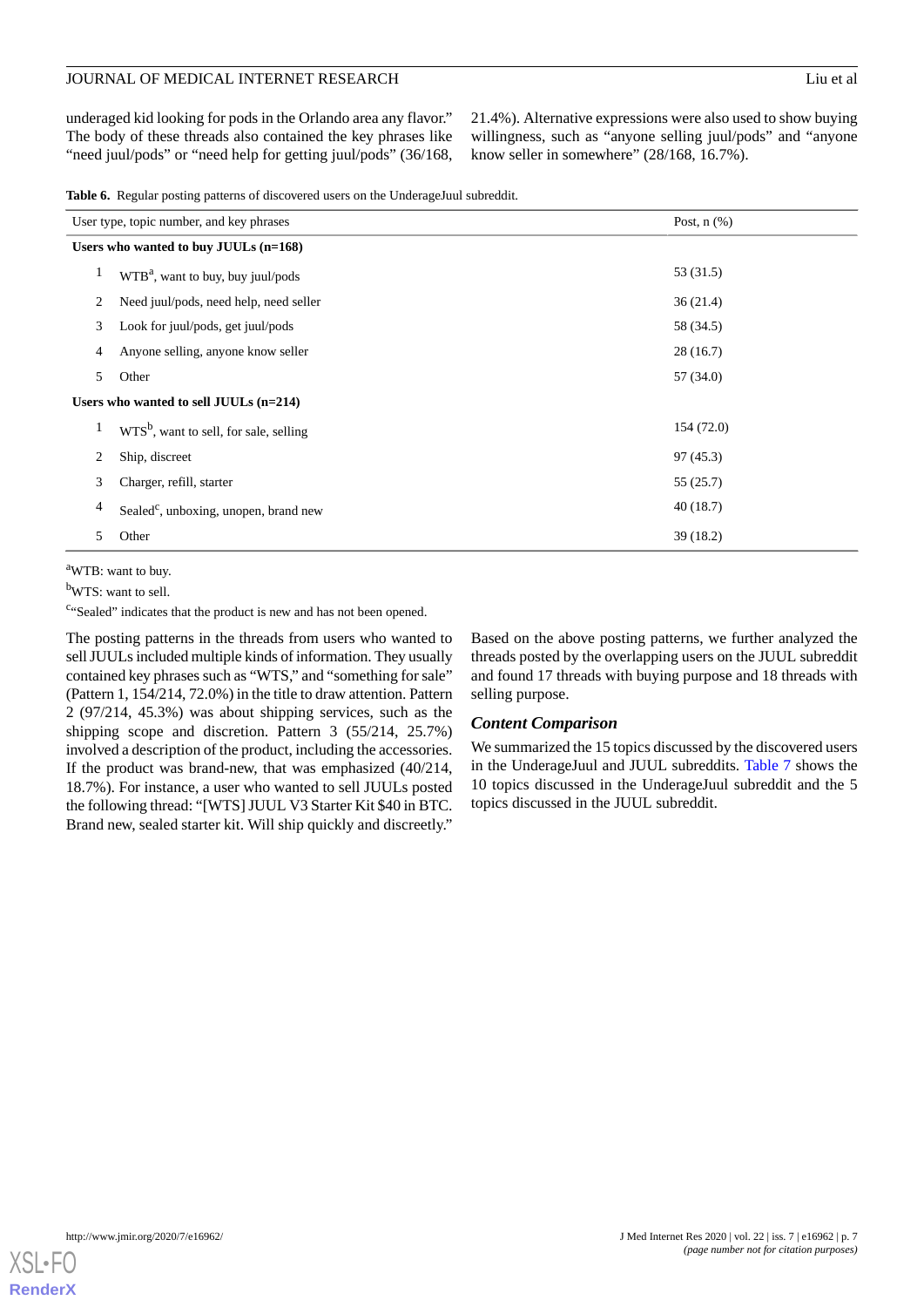<span id="page-7-0"></span>

|  |  |  | Table 7. Topic comparison of the UnderageJuul and JUUL subreddits. |
|--|--|--|--------------------------------------------------------------------|
|--|--|--|--------------------------------------------------------------------|

| Subreddit, topic number, and topic |                                 | Key phrases                                                | Posts, $n$ $(\%)$ |
|------------------------------------|---------------------------------|------------------------------------------------------------|-------------------|
|                                    | UnderageJuul subreddit (n=1306) |                                                            |                   |
|                                    | Price                           | Price, how much, \$number                                  | 311 (23.81)       |
| 2                                  | Contact                         | $PMa$ , message                                            | 63 (4.82)         |
| 3                                  | Ship                            | Ship, shipping                                             | 68 (5.21)         |
| 4                                  | Scam                            | Scammer, scam, fake                                        | 83 (6.36)         |
| 5                                  | Product description             | v1, v2, v $3^b$ , refill                                   | 53 (4.06)         |
| 6                                  | Purchasing method               | eBay, website, .com, store                                 | 20(1.53)          |
| 7                                  | Paying method                   | Gift card, PayPal, Bitcoin, BTC                            | 40(3.06)          |
| 8                                  | Stock                           | Still available, still selling, how many, still have, SOLD | 15(1.15)          |
| 9                                  | Flavor                          | Mango, mint, fruit, cucumber, crème, menthol, tobacco      | 27(2.07)          |
| 10                                 | Other                           | Posts did not contain the words above                      | 626 (47.93)       |
|                                    | JUUL subreddit (n=123)          |                                                            |                   |
| 1                                  | Buying/selling                  | This was annotated manually.                               | 35 (28.46)        |
| 2                                  | Flavor                          | Mango, mint, fruit, cucumber, crème, menthol, tobacco      | 16(13.01)         |
| 3                                  | Product description             | Leak, refill, charged, help, real, fake, charger, battery  | 25(20.33)         |
| 4                                  | Experience sharing              | Buzz, cough, lung                                          | 9(7.32)           |
| 5                                  | Other                           | Posts did not contain the words above                      | 38 (30.90)        |

<sup>a</sup>PM: private message.

<sup>b</sup>v1, v2, and v3 represent the different versions of JUUL devices.

In the UnderageJuul subreddit, discussions were primarily focused on buying and selling JUULs. Topic 1 (311/1306, 23.81%) refers to users raising questions about the price. The replies usually contained specific prices in the form of \$number. Topic 2 (63/1306, 4.82%) refers to posts in which authors would ask others to contact them through private messages if they did not want to directly answer questions in public replies. Topic 3 (68/1306, 5.21%) was about shipping services. Topic 4 (83/1306, 6.36%) includes posts in which some users commented under the threads with selling purposes that the post author is a scammer. Topic 5 (53/1306, 4.06%) refers to descriptions of the selling product, including the version of the product and whether it was refilled. Topic 6 (20/1306, 1.53%) and Topic 7 (40/1306, 3.06%) refer to the methods of purchasing and paying. Since some users self-claimed they were vendors from eBay or other websites, they accepted payment methods such as VISA gift cards and PayPal. Some users offered to buy JUULs from stores for underage users for a fee. Bitcoin was sometimes accepted as a form of payment. Topic 8 (15/1306, 1.15%) is related to users asking post authors about their stock. The post authors might update the threads with "SOLD" to indicate that they had sold out. Topic 9 (27/1306, 2.07%) represents the flavors discussed in the threads and comments; this topic is analyzed in detail in the next section.

In the JUUL subreddit, Topic 1 (35/123, 28.46%) represented the threads about buying and selling JUULs, which suggested the most popular topic discussed by these users did not change on this subreddit. Topic 2 (16/123, 13.01%) was about the flavors discussed by the overlapping users. The flavor topic is

[XSL](http://www.w3.org/Style/XSL)•FO **[RenderX](http://www.renderx.com/)**

also analyzed individually in the next section. However, the focus of this topic was different from that on the UnderageJuul subreddit. Topic 3 (25/123, 20.33%) referred to the product descriptions. Unlike the product description topic (Topic 5) on the UnderageJuul subreddit, the discussions about this topic on the JUUL subreddit were about describing the device's problems and seeking help. For instance, a post about this topic stated, "… All my official juul pods keep leaking out all over my juul. Idk what's going on." Topic 4 (3/123, 2.44%) was about negative experience sharing. For example, one user said, "I used the juul to stop smoking but have noticed a chronic cough starting to begin."

It can be seen that access to JUUL was a common topic for the discovered users in both subreddits. However, the content in the UnderageJuul subreddit included more details about JUUL transactions. The flavor topic and the product description topic appeared on both subreddits. The focal point in the UnderageJuul subreddit was users describing their buying/selling demands, while in the JUUL subreddit, users commonly shared their JUUL use experience.

We identified the 10 users who posted the most for each topic as the active users. In the UnderageJuul subreddit, there were 16 users who were active in multiple topics. There were 4 active users who were active in 3 topics at the same time. The most active user was in the top 10 among 6 topics. In the JUUL subreddit, there were 6 users active in multiple topics. The most active user posted about 4 topics at the same time. Notably, there were 7 users who were active in both subreddits, and the topics they promoted were related to JUUL buying and selling.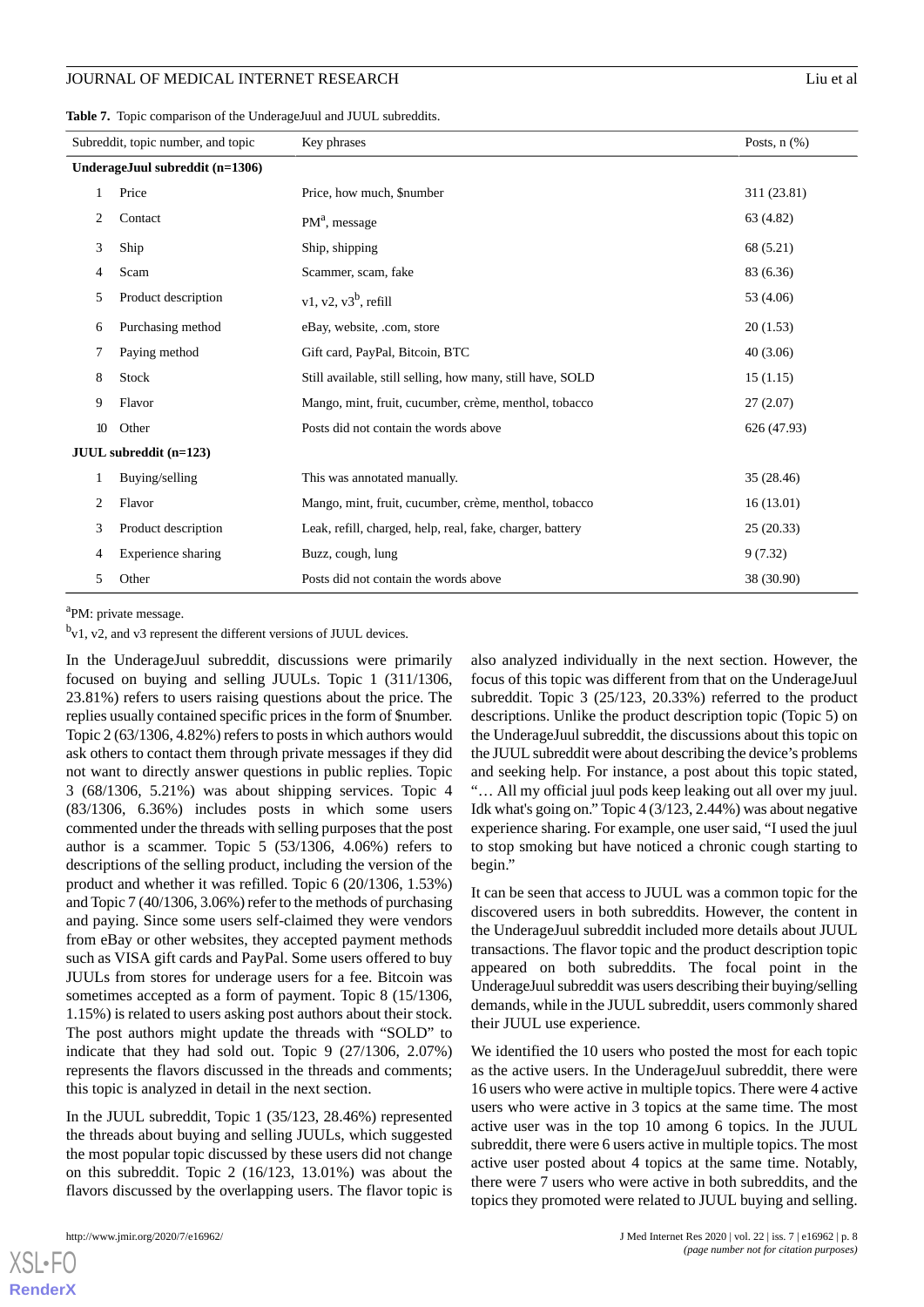#### *Flavor Analysis and Comparison*

We counted the word frequency of the 7 flavors mentioned above and compared their popularity in the two subreddits. Among 382 threads and 1306 comments in the UnderageJuul subreddit, mango (n=50) was the most popular flavor, followed by cucumber  $(n=39)$  and mint  $(n=31)$ . Fruit  $(n=9)$ , tobacco  $(n=7)$ , menthol  $(n=5)$ , and crème  $(n=5)$  were not mentioned frequently. These flavors were mentioned when users described the selling products or the buying requests, as shown in the two examples given here:

*Pods Available: I have 8 tobacco, 16 cucumber, 8 mint, 12 menthol, 8 mango, and 4 fruit. …*

*… Looking for 2 packs of mango pods let me know if you have any for sale.*

Among the 123 threads in the JUUL subreddit, there were 16 threads that mentioned flavor. The most popular flavor was mango (n=8), followed by cucumber (n=7) and mint (n=7). These results were similar to those found in the UnderageJuul subreddit, which indicates that users'flavor preferences did not *Just got my hands on a couple packs of cool cucumber. …, it's really good and up there with mango.*

However, we found 3 reports of adverse symptoms among the 8 threads that mentioned the mango flavor in the JUUL subreddit. Two users reported mouth burning and one user reported a stomachache, as shown below:

*…when ever I hit a mango pods my stomach almost immediately starts hurting.*

#### **Posting Activeness Observation**

We observed the posting activeness of all labeled users in the year following the shutdown of the UnderageJuul subreddit (January 8, 2018, to January 8, 2019). [Table 8](#page-8-0) shows the number of labeled users who had posted during this time period, and [Table 9](#page-8-1) shows the number of posts they made. For both tables, values were summed across consecutive 2-month periods.

<span id="page-8-0"></span>**Table 8.** The number of users who posted messages in the year after the UnderageJuul subreddit was removed.

| Time period        | Users who wanted to buy | Users who wanted to sell | Self-reported underage users |
|--------------------|-------------------------|--------------------------|------------------------------|
| 1/8/2018-3/7/2018  |                         | 12                       | 4                            |
| 3/8/2018-5/7/2018  |                         | 8                        | 0                            |
| 5/8/2018-7/7/2018  |                         |                          | 0                            |
| 7/8/2018-9/7/2018  |                         | ∠                        |                              |
| 9/9/2018-11/7/2018 |                         | 6                        | $\theta$                     |
| 11/8/2018-1/9/2019 |                         |                          |                              |

<span id="page-8-1"></span>**Table 9.** The number of posts by the labeled users in the year after the UnderageJuul subreddit was removed.

| Time period        | Posts by users who wanted to buy | Posts by users who wanted to sell | Posts by self-reported underage users |
|--------------------|----------------------------------|-----------------------------------|---------------------------------------|
| 1/8/2018-3/7/2018  | 34                               | 48                                | 17                                    |
| 3/8/2018-5/7/2018  | 12                               | 24                                | $\theta$                              |
| 5/8/2018-7/7/2018  | 6                                |                                   | $\theta$                              |
| 7/8/2018-9/7/2018  |                                  |                                   |                                       |
| 9/9/2018-11/7/2018 | $\Omega$                         | 23                                | $\Omega$                              |
| 11/8/2018-1/9/2019 | 4                                | 28                                |                                       |
|                    |                                  |                                   |                                       |

In the first 4 months after the UnderageJuul subreddit was shut down, the discovered users were still active in the JUUL subreddit. They posted 10 threads with the purpose of buying or selling. In the next 2 months, these users were less active and did not post threads with buying or selling willingness. One possible reason was that the administrators of the JUUL subreddit started to prohibit posts about trading JUULs. In the second half of the year, the discussions changed to flavor and device-related topics. There were 2 users who expressed the intention of quitting JUULs because of nicotine addiction and the high price.

## *Discussion*

## **Principal Findings**

This paper used a cross-subreddit method to analyze underage JUUL use. Based on our previous study [\[17](#page-11-2)], this paper further analyzed the content related to underage JUUL buying and selling on Reddit, and summarized its characteristics and patterns. Additionally, this paper analyzed the posting activeness of the discovered users in the JUUL subreddit after long-term observation.

In summary, we found 214 threads related to JUUL sale and 168 threads related to JUUL purchase on the UnderageJuul

```
XSL•FO
RenderX
```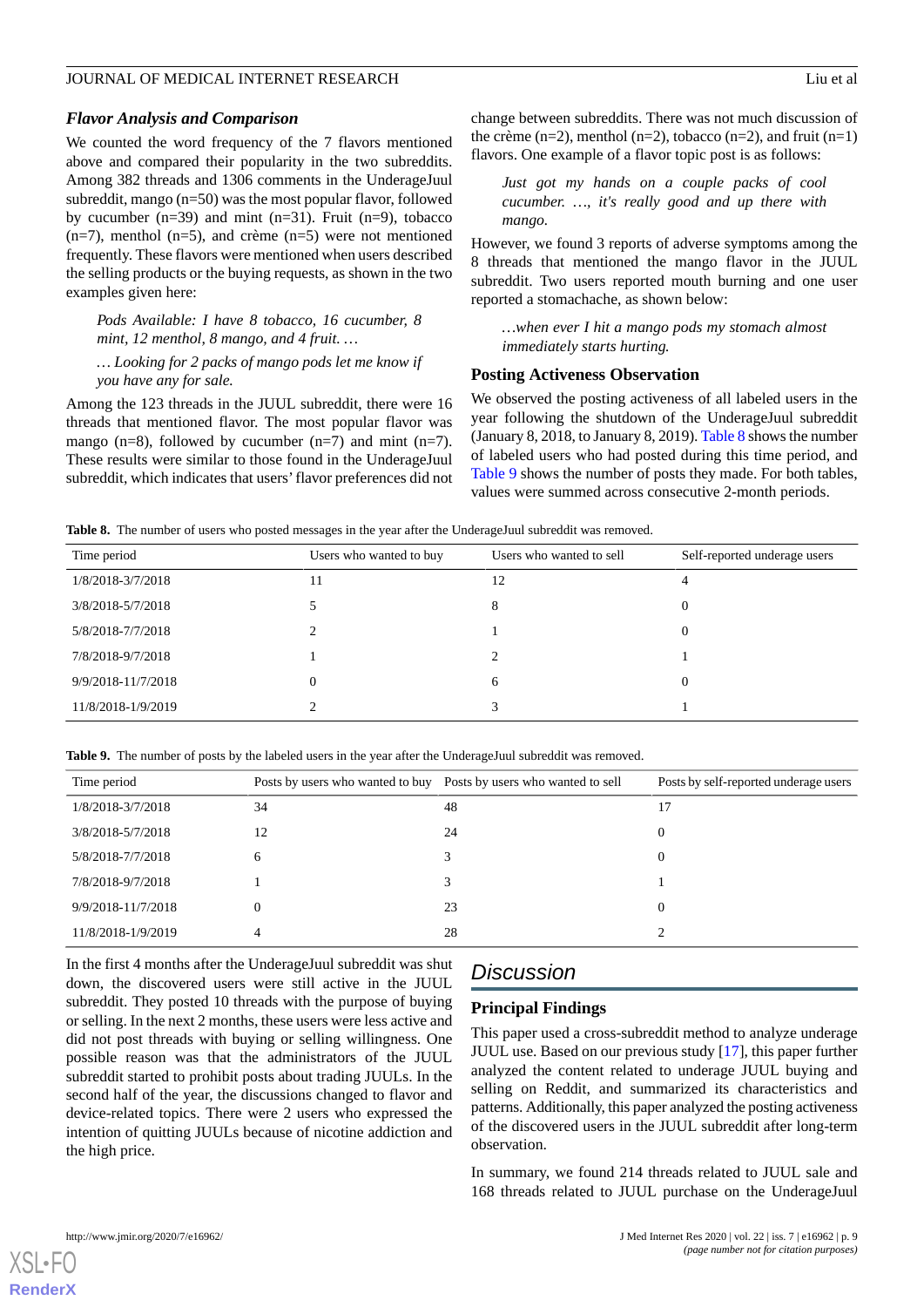subreddit, which accounted for 53.5% (382/714) of the UnderageJuul subreddit's threads. In addition, we found that these threads were posted with certain regular word-level patterns. The most common key phrases used in selling-related threads were "WTS," "want to sell," "for sale," and "selling" (154/214, 72.0%). The most common key phrases used in buying-related threads were "look for/get JUUL/pods" (58/168, 34.5%) and "WTB" (53/168, 31.5%). The FDA has already announced policies about preventing youth use of and access to JUUL e-cigarettes, and reducing the marketing and promotion of tobacco products toward minors [\[29](#page-11-15),[30\]](#page-11-16). Though the UnderageJuul subreddit has been removed, there might be other similar communities that support underage JUUL trading. The posting patterns could help discover this type of content among other communities on Reddit and different social media platforms such as Twitter and Instagram. Once such content is discovered, a link to the official educational page about the tobacco products' adverse health effects could be automatically added below such posts or sent to the content publisher via private message. This could have implications for interventions to reduce youth ENDS use.

We have demonstrated that discussions about obtaining and using JUUL e-cigarettes occur in multiple venues, and not just the subreddit dedicated to underage JUUL use (UnderageJuul). Among the 844 Redditors of the UnderageJuul subreddit, 23.82% (201/844) of users were annotated with buying intention, and 21.10% (178/844) of users were annotated with selling intention. We found that 24.38% (49/201) of users who wanted to buy JUULs and 46.63% (83/178) of users who wanted to sell JUULs had posting activeness on the JUUL subreddit. The results are consistent with our earlier research [[17\]](#page-11-2) regarding the approaches of illegally obtaining JUUL products. The buying/selling topics were common concerns for users on both subreddits during the same time span. This indicates the people who want to access to JUULs may not express their desires on only one platform and may seek multiple resources. When regulatory organizations take action to reduce youth's access to JUUL and similar products, they might need strategies on multiple social media platforms simultaneously. When selling ENDS products via online shopping sites and other vaping-related websites, necessary warning statements should be clearly presented alongside, including the health risks and nicotine strength [\[31](#page-11-17)].

In our cross-subreddit analysis, we developed a procedure to evaluate the effect that the discovered users had based on their posting activeness and user-generated content. The most active self-reported underage user we discovered had published content that at least 128 Redditors read about, so there was a social network effect that could impact youth use of ENDS products like JUUL. Evaluation of JUUL-related content posted by those active users on social media platforms, especially the underage ones, is highly relevant to educators and those involved in tobacco regulation. In addition, it is not clear from these analyses whether these active users are paid by vendors or companies for advertising tobacco products to minors, and this is an important analysis that should be conducted to understand the motivation of those who post about these products on social media.

 $XS$  $\cdot$ FC **[RenderX](http://www.renderx.com/)**

Our findings suggest that price was what the UnderageJuul users most cared about, along with the delivery services. The mango, mint, and cucumber flavors were the favorite flavors among these users. In January 2018, the UnderageJuul subreddit was banned. We found there was a self-reported underage user that posted a message on the JUUL subreddit asking for an alternative to the mango flavor, such as mint. In addition, we discovered negative health symptoms were reported on the JUUL subreddit after the use of the mango flavor. These popular flavors are still available in many countries and young people continue to discuss ways to acquire ENDS products like JUUL on Twitter, Reddit, etc. Despite regulatory and company efforts to reduce access to flavored ENDS products [\[32](#page-11-18)], considerable research is still needed on the role of flavors regarding the addiction potential of ENDS products [[13](#page-10-10)[,18](#page-11-3),[19](#page-11-4)[,33](#page-11-19)]. In particular, since social media can provide timely and rapid information on what is being discussed about a particular ENDS product, continued analysis of social media is an essential early warning surveillance method for identifying addiction and the health risks of JUUL and other products (eg, the NJOY Ace product that has steadily increased in sales).

In our posting activeness observation, we found that in the year after the UnderageJuul subreddit was removed, 40 users (including 4 self-reported underage users) continued to post 186 threads in the JUUL subreddit. There were 10 threads with buying/selling willingness during the first 2 months. This result indicates that shortly after the UnderageJuul subreddit was closed, users transferred to other subreddits to have discussions, and continued to publish messages about buying/selling JUUL pods through social media platforms.

In conclusion, this study highlights the need for continued research on how social media can become a more fundamental component of the tobacco and nicotine surveillance system. In particular, rapid and extensive analyses of social media can serve as an early warning system of the rapid rise in the use of new products and health problems that are occurring as a result of using those products.

#### **Limitations and Future Work**

Since the data we used for analysis was user-generated public information (ie, post, publication date, and username), there were many limitations for us regarding determining the authenticity and legitimacy of users' claims like self-reported age, their stock of JUUL devices, and the completion of trading. As the UnderageJuul subreddit was built specifically for discussing underage JUUL use, we thought the age distribution analysis was valuable and necessary. In addition, we noticed the scam topic (ie, Topic 4 on the UnderageJuul subreddit on [Table 7](#page-7-0)) during the content analysis, which indicates some Redditors who claimed to have JUULs to sell might post such content to scam other users, rather than to trade JUULs. This might cause discrepancies for regulators when trying to identify actual buyers and sellers.

In addition, the conclusions and insights of our study were based on content analysis of the two specific subreddits during the specific time span. Our findings might not be generalizable to other subreddits or other time periods, considering the different barrier policies being carried out. However, future studies could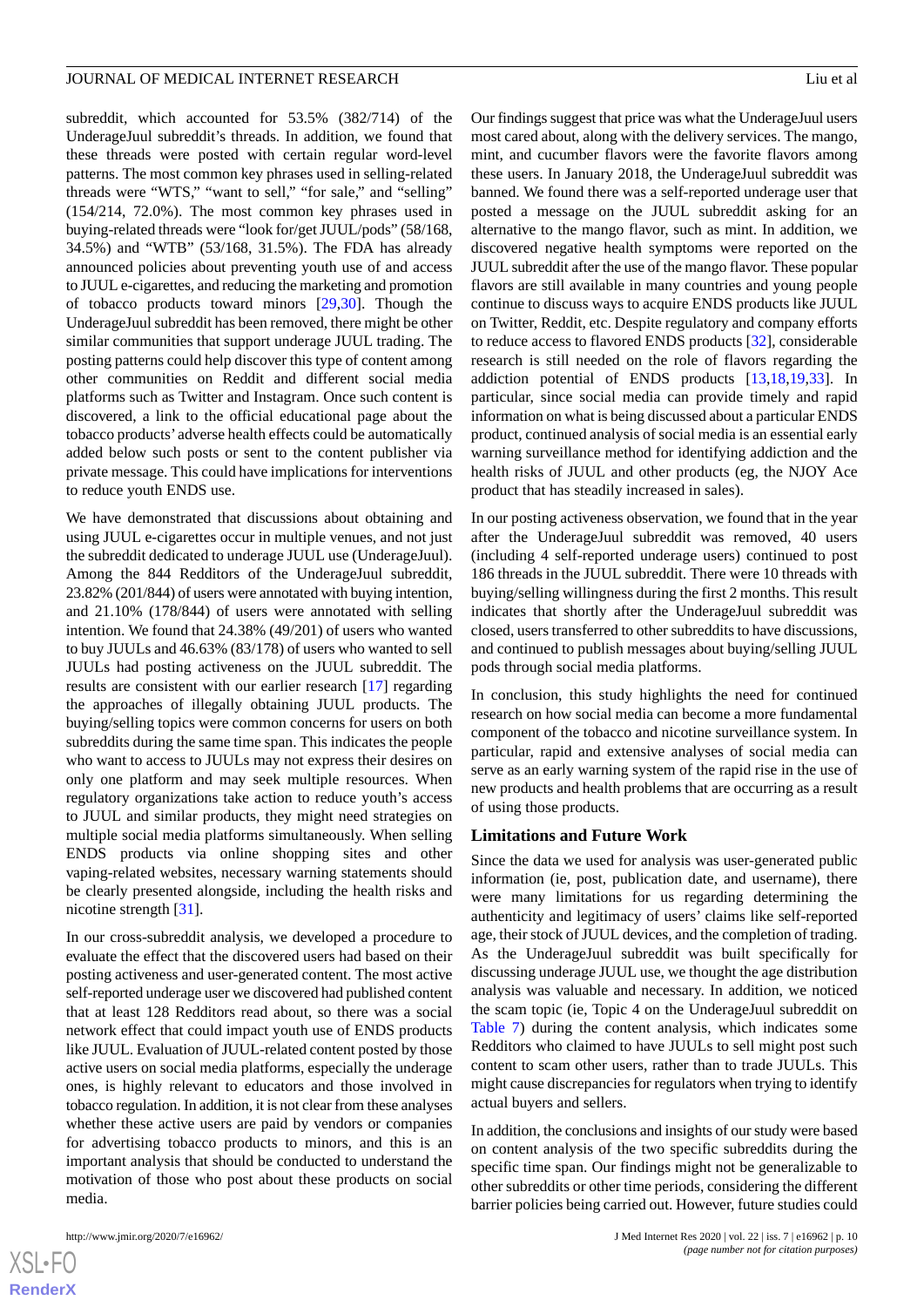be extended to other subreddits that are about JUULs and other social media platforms (eg, Twitter) with the same methodology and mechanism.

## **Conclusion**

This is the first study to investigate the patterns of buying and selling among underage JUUL users by utilizing information from multiple connected online forums. We hope these findings can be conducive to timely guidance and education of underage JUUL users, thus protecting the health of young people.

## **Acknowledgments**

This work was partially supported by the National Key R&D Program of China under grant number 2016QY02D0305, the National Institutes of Health (NIH) grant 5R01DA037378-05; the National Natural Science Foundation of China under grant numbers 61671450, 71621002, 71902179, and 71702181; the Key Research Program of the Chinese Academy of Sciences under grant number ZDRW-XH-2017-3, and the Early Career Development Award of the State Key Laboratory for Management and Control of Complex Systems (SKL-MCCS) under grants 20190212 and 20190204. Research reported here was supported by the National Center Institute (NCI) and FDA Center for Tobacco Products (CTP). The content is solely the responsibility of the authors and does not necessarily represent the official views of the NIH or the FDA.

## **Authors' Contributions**

HL, QL, YZ, ZZ, DZ, and SL conceived the idea for this study. HL and QL designed the study. HL, QL, and YZ collected the data, conducted the data analysis, and drafted the manuscript. ZZ, DZ, and SL provided critical feedback and revised the manuscript. All authors read and approved the final manuscript.

## **Conflicts of Interest**

<span id="page-10-0"></span>SL is the co-owner and editor-in-chief of the journal Tobacco Regulatory Science. All other authors declare no conflicts of interest.

## <span id="page-10-1"></span>**References**

- <span id="page-10-2"></span>1. Cullen KA, Gentzke AS, Sawdey MD, Chang JT, Anic GM, Wang TW, et al. e-Cigarette Use Among Youth in the United States, 2019. JAMA 2019 Nov 05;322(21):2095 [[FREE Full text](http://europepmc.org/abstract/MED/31688912)] [doi: [10.1001/jama.2019.18387](http://dx.doi.org/10.1001/jama.2019.18387)] [Medline: [31688912\]](http://www.ncbi.nlm.nih.gov/entrez/query.fcgi?cmd=Retrieve&db=PubMed&list_uids=31688912&dopt=Abstract)
- 2. King BA, Gammon DG, Marynak KL, Rogers T. Electronic Cigarette Sales in the United States, 2013-2017. JAMA 2018 Oct 02;320(13):1379-1380 [[FREE Full text](http://europepmc.org/abstract/MED/30285167)] [doi: [10.1001/jama.2018.10488](http://dx.doi.org/10.1001/jama.2018.10488)] [Medline: [30285167\]](http://www.ncbi.nlm.nih.gov/entrez/query.fcgi?cmd=Retrieve&db=PubMed&list_uids=30285167&dopt=Abstract)
- <span id="page-10-3"></span>3. Vaporized: Youth and young adult exposure to e-cigarette marketing. Truth Initiative. 2019. URL: [https://truthinitiative.](https://truthinitiative.org/sites/default/files/media/files/2019/03/Vaporized-Youth-Exposure-To-E-Cigarette-Marketing.pdf) [org/sites/default/files/media/files/2019/03/Vaporized-Youth-Exposure-To-E-Cigarette-Marketing.pdf](https://truthinitiative.org/sites/default/files/media/files/2019/03/Vaporized-Youth-Exposure-To-E-Cigarette-Marketing.pdf) [accessed 2020-01-28]
- <span id="page-10-4"></span>4. Alexander JP, Williams P, Lee YO. Youth who use e-cigarettes regularly: A qualitative study of behavior, attitudes, and familial norms. Prev Med Rep 2019 Mar;13:93-97 [[FREE Full text\]](https://linkinghub.elsevier.com/retrieve/pii/S2211-3355(18)30269-9) [doi: [10.1016/j.pmedr.2018.11.011\]](http://dx.doi.org/10.1016/j.pmedr.2018.11.011) [Medline: [30568866\]](http://www.ncbi.nlm.nih.gov/entrez/query.fcgi?cmd=Retrieve&db=PubMed&list_uids=30568866&dopt=Abstract)
- 5. Pepper JK, Ribisl KM, Brewer NT. Adolescents' interest in trying flavoured e-cigarettes. Tob Control 2016 Nov 15;25(Suppl 2):ii62-ii66 [[FREE Full text](http://europepmc.org/abstract/MED/27633762)] [doi: [10.1136/tobaccocontrol-2016-053174\]](http://dx.doi.org/10.1136/tobaccocontrol-2016-053174) [Medline: [27633762\]](http://www.ncbi.nlm.nih.gov/entrez/query.fcgi?cmd=Retrieve&db=PubMed&list_uids=27633762&dopt=Abstract)
- <span id="page-10-5"></span>6. Barrington-Trimis JL, Samet JM, McConnell R. Flavorings in electronic cigarettes: an unrecognized respiratory health hazard? JAMA 2014 Dec 17;312(23):2493-2494 [[FREE Full text](http://europepmc.org/abstract/MED/25383564)] [doi: [10.1001/jama.2014.14830](http://dx.doi.org/10.1001/jama.2014.14830)] [Medline: [25383564\]](http://www.ncbi.nlm.nih.gov/entrez/query.fcgi?cmd=Retrieve&db=PubMed&list_uids=25383564&dopt=Abstract)
- <span id="page-10-6"></span>7. Centers for Disease Control and Prevention. Severe Pulmonary Disease Associated with Using E-Cigarette Products. Health Alert Network. 2019. URL: <https://emergency.cdc.gov/han/han00421.asp> [accessed 2019-09-30]
- 8. Flower M, Nandakumar L, Singh M, Wyld D, Windsor M, Fielding D. Respiratory bronchiolitis-associated interstitial lung disease secondary to electronic nicotine delivery system use confirmed with open lung biopsy. Respirology Case Reports 2017 Apr 03;5(3):e00230. [doi: [10.1002/rcr2.230](http://dx.doi.org/10.1002/rcr2.230)]
- <span id="page-10-8"></span><span id="page-10-7"></span>9. FDA. Statement from FDA Commissioner Scott Gottlieb, M.D., on new enforcement actions and a Youth Tobacco Prevention Plan to stop youth use of, and access to, JUUL and other e-cigarettes. 2018. URL: [https://www.fda.gov/news-events/](https://www.fda.gov/news-events/press-announcements/statement-fda-commissioner-scott-gottlieb-md-new-enforcement-actions-and-youth-tobacco-prevention) [press-announcements/statement-fda-commissioner-scott-gottlieb-md-new-enforcement-actions-and-youth-tobacco-prevention](https://www.fda.gov/news-events/press-announcements/statement-fda-commissioner-scott-gottlieb-md-new-enforcement-actions-and-youth-tobacco-prevention) [accessed 2019-09-30]
- <span id="page-10-10"></span><span id="page-10-9"></span>10. Huang J, Duan Z, Kwok J, Binns S, Vera LE, Kim Y, et al. Vaping versus JUULing: how the extraordinary growth and marketing of JUUL transformed the US retail e-cigarette market. Tob Control 2019 Mar 31;28(2):146-151 [\[FREE Full](http://tobaccocontrol.bmj.com/cgi/pmidlookup?view=long&pmid=29853561) [text](http://tobaccocontrol.bmj.com/cgi/pmidlookup?view=long&pmid=29853561)] [doi: [10.1136/tobaccocontrol-2018-054382\]](http://dx.doi.org/10.1136/tobaccocontrol-2018-054382) [Medline: [29853561\]](http://www.ncbi.nlm.nih.gov/entrez/query.fcgi?cmd=Retrieve&db=PubMed&list_uids=29853561&dopt=Abstract)
- 11. Chu K, Colditz JB, Primack BA, Shensa A, Allem J, Miller E, et al. JUUL: Spreading Online and Offline. J Adolesc Health 2018 Nov;63(5):582-586 [\[FREE Full text\]](http://europepmc.org/abstract/MED/30348280) [doi: [10.1016/j.jadohealth.2018.08.002\]](http://dx.doi.org/10.1016/j.jadohealth.2018.08.002) [Medline: [30348280\]](http://www.ncbi.nlm.nih.gov/entrez/query.fcgi?cmd=Retrieve&db=PubMed&list_uids=30348280&dopt=Abstract)
- 12. Allem J, Dharmapuri L, Unger JB, Cruz TB. Characterizing JUUL-related posts on Twitter. Drug Alcohol Depend 2018 Sep 01;190:1-5 [[FREE Full text](http://europepmc.org/abstract/MED/29958115)] [doi: [10.1016/j.drugalcdep.2018.05.018\]](http://dx.doi.org/10.1016/j.drugalcdep.2018.05.018) [Medline: [29958115\]](http://www.ncbi.nlm.nih.gov/entrez/query.fcgi?cmd=Retrieve&db=PubMed&list_uids=29958115&dopt=Abstract)
- 13. Wang L, Zhan Y, Li Q, Zeng D, Leischow S, Okamoto J. An Examination of Electronic Cigarette Content on Social Media: Analysis of E-Cigarette Flavor Content on Reddit. Int J Environ Res Public Health 2015 Nov 20;12(11):14916-14935 [[FREE Full text](https://www.mdpi.com/resolver?pii=ijerph121114916)] [doi: [10.3390/ijerph121114916](http://dx.doi.org/10.3390/ijerph121114916)] [Medline: [26610541\]](http://www.ncbi.nlm.nih.gov/entrez/query.fcgi?cmd=Retrieve&db=PubMed&list_uids=26610541&dopt=Abstract)

[XSL](http://www.w3.org/Style/XSL)•FO **[RenderX](http://www.renderx.com/)**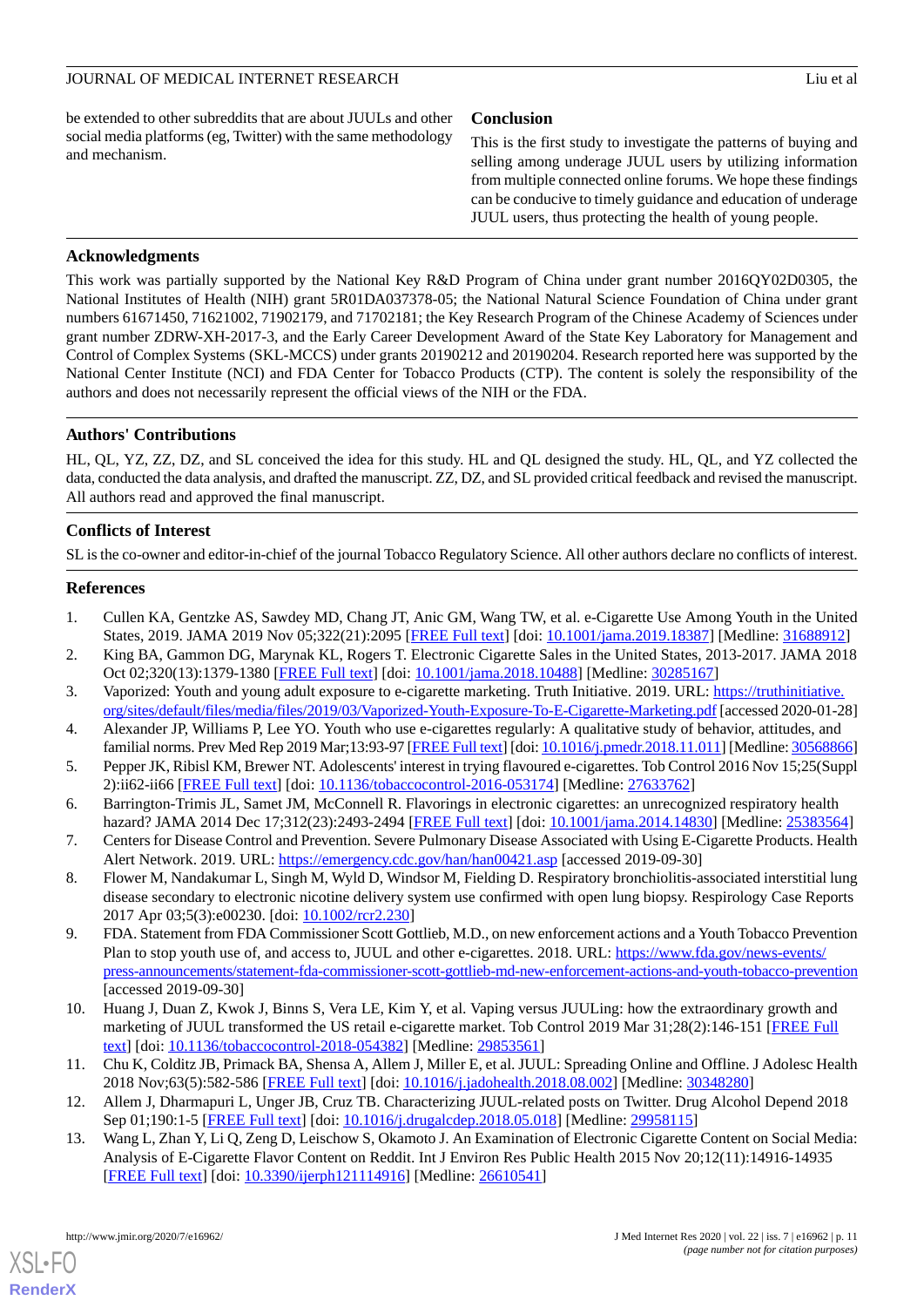- <span id="page-11-0"></span>14. Brett EI, Stevens EM, Wagener TL, Leavens EL, Morgan TL, Cotton WD, et al. A content analysis of JUUL discussions on social media: Using Reddit to understand patterns and perceptions of JUUL use. Drug Alcohol Depend 2019 Jan 01;194:358-362. [doi: [10.1016/j.drugalcdep.2018.10.014](http://dx.doi.org/10.1016/j.drugalcdep.2018.10.014)] [Medline: [30472576](http://www.ncbi.nlm.nih.gov/entrez/query.fcgi?cmd=Retrieve&db=PubMed&list_uids=30472576&dopt=Abstract)]
- <span id="page-11-6"></span>15. Liu H, Li Q, Yao R. Analyzing Topics of JUUL Discussions on Social Media Using a Semantics-assisted NMF model. In: 2019 IEEE International Conference on Intelligence and Security Informatics (ISI). 2019 Presented at: 2019 IEEE International Conference on Intelligence and Security Informatics (ISI); July 1-3 2019; Shenzhen, China p. 212-214. [doi: [10.1109/isi.2019.8823541](http://dx.doi.org/10.1109/isi.2019.8823541)]
- <span id="page-11-2"></span><span id="page-11-1"></span>16. Zhan Y, Liu R, Li Q, Leischow SJ, Zeng DD. Identifying Topics for E-Cigarette User-Generated Contents: A Case Study From Multiple Social Media Platforms. J Med Internet Res 2017 Jan 20;19(1):e24 [[FREE Full text](https://www.jmir.org/2017/1/e24/)] [doi: [10.2196/jmir.5780\]](http://dx.doi.org/10.2196/jmir.5780) [Medline: [28108428](http://www.ncbi.nlm.nih.gov/entrez/query.fcgi?cmd=Retrieve&db=PubMed&list_uids=28108428&dopt=Abstract)]
- <span id="page-11-3"></span>17. Zhan Y, Zhang Z, Okamoto JM, Zeng DD, Leischow SJ. Underage JUUL Use Patterns: Content Analysis of Reddit Messages. J Med Internet Res 2019 Sep 09;21(9):e13038 [\[FREE Full text\]](https://www.jmir.org/2019/9/e13038/) [doi: [10.2196/13038](http://dx.doi.org/10.2196/13038)] [Medline: [31502542\]](http://www.ncbi.nlm.nih.gov/entrez/query.fcgi?cmd=Retrieve&db=PubMed&list_uids=31502542&dopt=Abstract)
- <span id="page-11-4"></span>18. Leventhal AM, Miech R, Barrington-Trimis J, Johnston LD, O'Malley PM, Patrick ME. Flavors of e-Cigarettes Used by Youths in the United States. JAMA 2019 Nov 05;322(21):2132 [\[FREE Full text\]](http://europepmc.org/abstract/MED/31688891) [doi: [10.1001/jama.2019.17968](http://dx.doi.org/10.1001/jama.2019.17968)] [Medline: [31688891](http://www.ncbi.nlm.nih.gov/entrez/query.fcgi?cmd=Retrieve&db=PubMed&list_uids=31688891&dopt=Abstract)]
- <span id="page-11-5"></span>19. Li Q, Zhan Y, Wang L, Leischow SJ, Zeng DD. Analysis of symptoms and their potential associations with e-liquids' components: a social media study. BMC Public Health 2016 Jul 30;16(1):674 [\[FREE Full text\]](https://bmcpublichealth.biomedcentral.com/articles/10.1186/s12889-016-3326-0) [doi: [10.1186/s12889-016-3326-0\]](http://dx.doi.org/10.1186/s12889-016-3326-0) [Medline: [27475060](http://www.ncbi.nlm.nih.gov/entrez/query.fcgi?cmd=Retrieve&db=PubMed&list_uids=27475060&dopt=Abstract)]
- <span id="page-11-7"></span>20. Kavuluru R, Han S, Hahn EJ. On the popularity of the USB flash drive-shaped electronic cigarette Juul. Tob Control 2019 Jan 13;28(1):110-112 [[FREE Full text](http://europepmc.org/abstract/MED/29654121)] [doi: [10.1136/tobaccocontrol-2018-054259\]](http://dx.doi.org/10.1136/tobaccocontrol-2018-054259) [Medline: [29654121\]](http://www.ncbi.nlm.nih.gov/entrez/query.fcgi?cmd=Retrieve&db=PubMed&list_uids=29654121&dopt=Abstract)
- <span id="page-11-8"></span>21. McKelvey K, Baiocchi M, Halpern-Felsher B. Adolescents' and Young Adults' Use and Perceptions of Pod-Based Electronic Cigarettes. JAMA Netw Open 2018 Oct 05;1(6):e183535 [\[FREE Full text\]](https://jamanetwork.com/journals/jamanetworkopen/fullarticle/10.1001/jamanetworkopen.2018.3535) [doi: [10.1001/jamanetworkopen.2018.3535\]](http://dx.doi.org/10.1001/jamanetworkopen.2018.3535) [Medline: [30646249](http://www.ncbi.nlm.nih.gov/entrez/query.fcgi?cmd=Retrieve&db=PubMed&list_uids=30646249&dopt=Abstract)]
- <span id="page-11-11"></span><span id="page-11-10"></span><span id="page-11-9"></span>22. Shi J, Salmon CT. Identifying Opinion Leaders to Promote Organ Donation on Social Media: Network Study. J Med Internet Res 2018 Jan 09;20(1):e7 [[FREE Full text](https://www.jmir.org/2018/1/e7/)] [doi: [10.2196/jmir.7643](http://dx.doi.org/10.2196/jmir.7643)] [Medline: [29317384](http://www.ncbi.nlm.nih.gov/entrez/query.fcgi?cmd=Retrieve&db=PubMed&list_uids=29317384&dopt=Abstract)]
- 23. Reddit Statistics. pushshift.io. URL:<https://pushshift.io/> [accessed 2019-08-18]
- <span id="page-11-13"></span><span id="page-11-12"></span>24. Reddit. API documentation. 2019. URL: <https://www.reddit.com/dev/api/> [accessed 2019-09-30]
- 25. Food and Drug Administration. Tobacco 21. 2019. URL: [https://www.fda.gov/tobacco-products/retail-sales-tobacco-products/](https://www.fda.gov/tobacco-products/retail-sales-tobacco-products/tobacco-21) [tobacco-21](https://www.fda.gov/tobacco-products/retail-sales-tobacco-products/tobacco-21) [accessed 2020-02-12]
- <span id="page-11-14"></span>26. Reddit. 2018. Reddit Privacy Policy. URL: <https://www.redditinc.com/policies/privacy-policy> [accessed 2019-09-30]
- <span id="page-11-15"></span>27. Thompson K. Programming Techniques: Regular expression search algorithm. Commun ACM 1968;11(6):419-422. [doi: [10.1145/363347.363387](http://dx.doi.org/10.1145/363347.363387)]
- <span id="page-11-16"></span>28. Mayring P. Qualitative content analysis: theoretical foundation, basic procedures and software solution. Social Science Open Access Repository. 2014. URL:<https://www.ssoar.info/ssoar/handle/document/39517> [accessed 2019-09-30]
- 29. Food and Drug Administration. Warning Letters and Civil Money Penalties Issued to Retailers for Selling JUUL and Other E-Cigarettes to Minors. 2018. URL: [https://www.fda.gov/tobacco-products/ctp-newsroom/](https://www.fda.gov/tobacco-products/ctp-newsroom/warning-letters-and-civil-money-penalties-issued-retailers-selling-juul-and-other-e-cigarettes) [warning-letters-and-civil-money-penalties-issued-retailers-selling-juul-and-other-e-cigarettes](https://www.fda.gov/tobacco-products/ctp-newsroom/warning-letters-and-civil-money-penalties-issued-retailers-selling-juul-and-other-e-cigarettes) [accessed 2020-02-09]
- <span id="page-11-18"></span><span id="page-11-17"></span>30. Food and Drug Administration. FDA finalizes enforcement policy on unauthorized flavored cartridge-based e-cigarettes that appeal to children, including fruit and mint. 2020. URL: [https://www.fda.gov/news-events/press-announcements/](https://www.fda.gov/news-events/press-announcements/fda-finalizes-enforcement-policy-unauthorized-flavored-cartridge-based-e-cigarettes-appeal-children) [fda-finalizes-enforcement-policy-unauthorized-flavored-cartridge-based-e-cigarettes-appeal-children](https://www.fda.gov/news-events/press-announcements/fda-finalizes-enforcement-policy-unauthorized-flavored-cartridge-based-e-cigarettes-appeal-children) [accessed 2020-01-04]
- <span id="page-11-19"></span>31. Food and Drug Administration. Selling Tobacco Products in Retail Stores. 2020. URL: [https://www.fda.gov/tobacco-products/](https://www.fda.gov/tobacco-products/retail-sales-tobacco-products/selling-tobacco-products-retail-stores) [retail-sales-tobacco-products/selling-tobacco-products-retail-stores](https://www.fda.gov/tobacco-products/retail-sales-tobacco-products/selling-tobacco-products-retail-stores) [accessed 2020-06-19]
- 32. 2019. JUUL Labs stops the sale of mint JUULpods in the United States. URL: [https://newsroom.juul.com/](https://newsroom.juul.com/juul-labs-stops-the-sale-of-mint-juulpods-in-the-united-states/) [juul-labs-stops-the-sale-of-mint-juulpods-in-the-united-states/](https://newsroom.juul.com/juul-labs-stops-the-sale-of-mint-juulpods-in-the-united-states/) [accessed 2020-02-01]
- 33. Cwalina SN, Leventhal AM, Barrington-Trimis JL. E-cigarette flavour enhancers: Flavoured pod attachments compatible with JUUL and other pod-based devices. Tob Control 2020 Apr 09:2020. [doi: [10.1136/tobaccocontrol-2020-055618](http://dx.doi.org/10.1136/tobaccocontrol-2020-055618)] [Medline: [32273434](http://www.ncbi.nlm.nih.gov/entrez/query.fcgi?cmd=Retrieve&db=PubMed&list_uids=32273434&dopt=Abstract)]

## **Abbreviations**

**API:** application programming interface **ENDS:** Electronic Nicotine Delivery Systems **FDA:** Food and Drug Administration